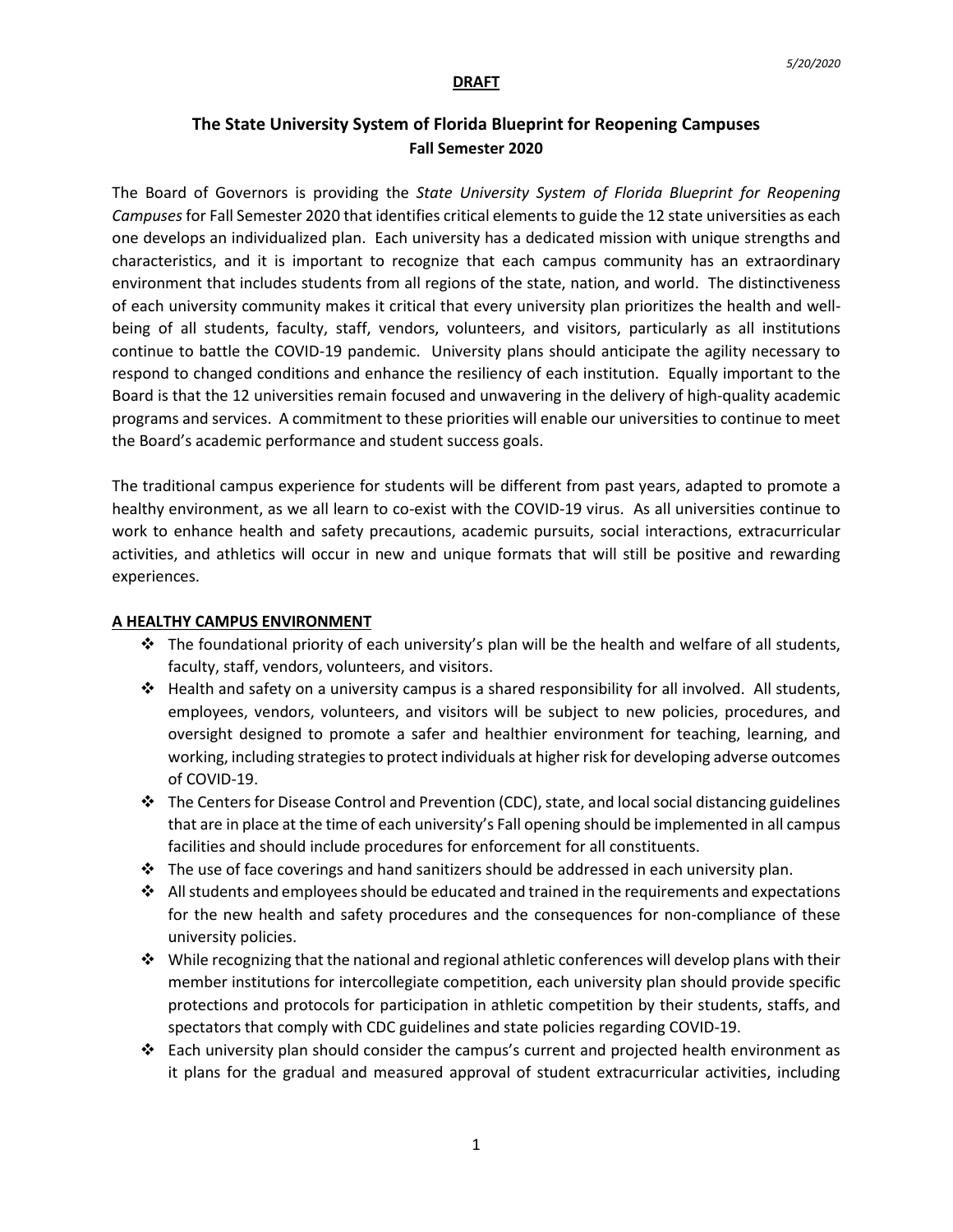### **DRAFT**

Greek organization operations and functions, student organizations, clubs, intramural sports, and social gatherings.

 $\div$  In light of the highly contagious nature of the COVID-19 virus, each university should have the capability to regularly clean and disinfect all university facilities, including classrooms, office spaces, housing and food service facilities, research equipment and laboratories, and public spaces.

### **A HEALTHY COMMUNITY ENVIRONMENT**

- $\div$  Each university plan should emphasize that the health and safety of its campus is a shared responsibility among students, employees, vendors, volunteers, visitors, and surrounding community members.
- Governmental leaders, business owners, and health care providers in the surrounding university community should accept a shared responsibility with the university to promote the health of the campus and its surrounding community. As important partners, these entities should be strongly urged to commit to adhering to and endorsing national and state guidelines and university policies that are in place to promote health and safety.
- $\div$  Every individual coming on to a state university campus should be expected to accept personal responsibility for his/her actions by following all CDC recommendations and university policies. Each university should establish and publicize consequences for non-compliance of all relevant national, state, and university policies.
- Universities should support prevention and mitigation strategies developed by the Florida Department of Health for other infectious diseases that may worsen or are similar to COVID-19, such as influenza.

# **COVID-19 VIRUS TESTING**

- $\div$  A COVID-19 testing plan is needed at every university to determine who in the campus community should be tested, when and how often they should be tested, to enable employees and students to return to campus in a controlled, phased-in approach.
- $\triangle$  A survey or screening methodology should be incorporated to identify and prioritize individuals who warrant testing, and include reporting of travel to/from geographic areas with significant community transmission.
- $\div$  The testing plan should include a regimen for individuals coming to the campus from state, national, and international geographic areas with significant community transmission.
- A university testing plan should include a process that will enable health care professionals to rapidly respond to identified "hot spots" on the campus.
- $\cdot \cdot$  Protocols will need to be established with local hospitals and health care systems and the capacity of the local hospitals and health care systems clarified prior to reopening the campus.
- $\clubsuit$  A Clinical Advisory Committee on testing and tracing established by the task force will recommend a clinical framework for repopulating a campus.
- Universities who are able to assist other institutions in the SUS with the development of a university testing plan are encouraged to do so.